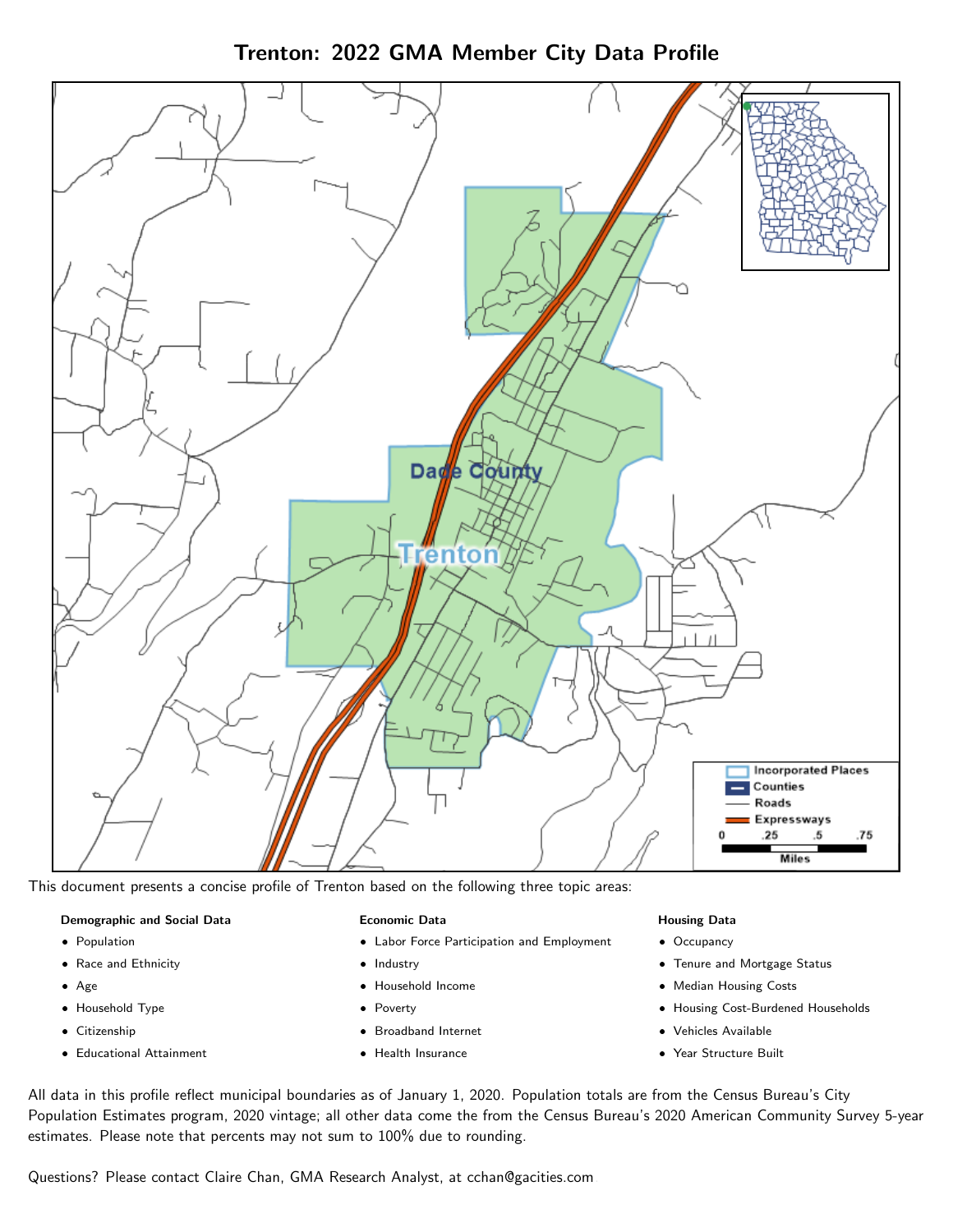# Trenton: Demographic and Social





**Citizenship** 



Source: American Community Survey, 2020 5-year estimates, table B05002 Source: American Community Survey, 2020 5-year estimates, table B15002

Race and Ethnicity



Source: U.S. Census Bureau, City Population Estimates, 2020 vintage Source: American Community Survey, 2020 5-year estimates, table B03002

# Household Type



## Educational Attainment



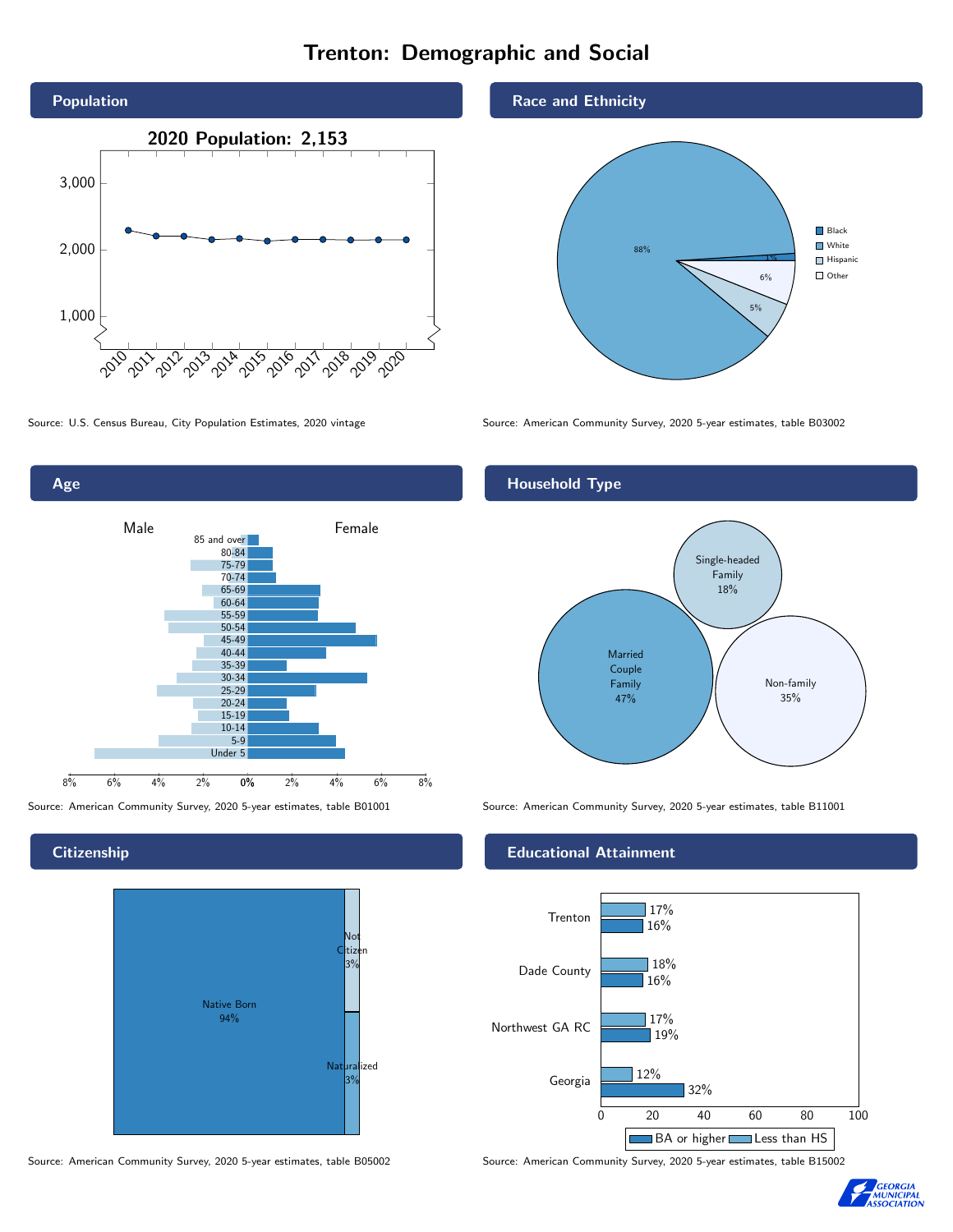# Trenton: Economic



Source: American Community Survey, 2020 5-year estimates, table B23001 Note: Unemployment rate is based upon the civilian labor force.

# Industry

| Agriculture, forestry, fishing and hunting, and mining      | $0\%$ |
|-------------------------------------------------------------|-------|
| Construction                                                | 6%    |
| Manufacturing                                               | 18%   |
| <b>Wholesale Trade</b>                                      | $4\%$ |
| Retail Trade                                                | 9%    |
| Transportation and warehousing, and utilities               | 6%    |
| Information                                                 | $0\%$ |
| Finance and insurance, real estate, rental, leasing         | 3%    |
| Professional, scientific, mgt, administrative, waste mgt    | 11%   |
| Educational services, and health care and social assistance | 29%   |
| Arts, entertainment, recreation, accommodation, food        | 9%    |
| service                                                     |       |
| Other services, except public administration                | $2\%$ |
| Public administration                                       | 2%    |

Source: American Community Survey, 2020 5-year estimates, table C24030



Source: American Community Survey, 2020 5-year estimates, tables B19013 and B19025 Source: American Community Survey, 2020 5-year estimates, table B17010



Poverty



## Health Insurance



Source: American Community Survey, 2020 5-year estimates, table B28002 Source: American Community Survey, 2020 5-year estimates, table B18135